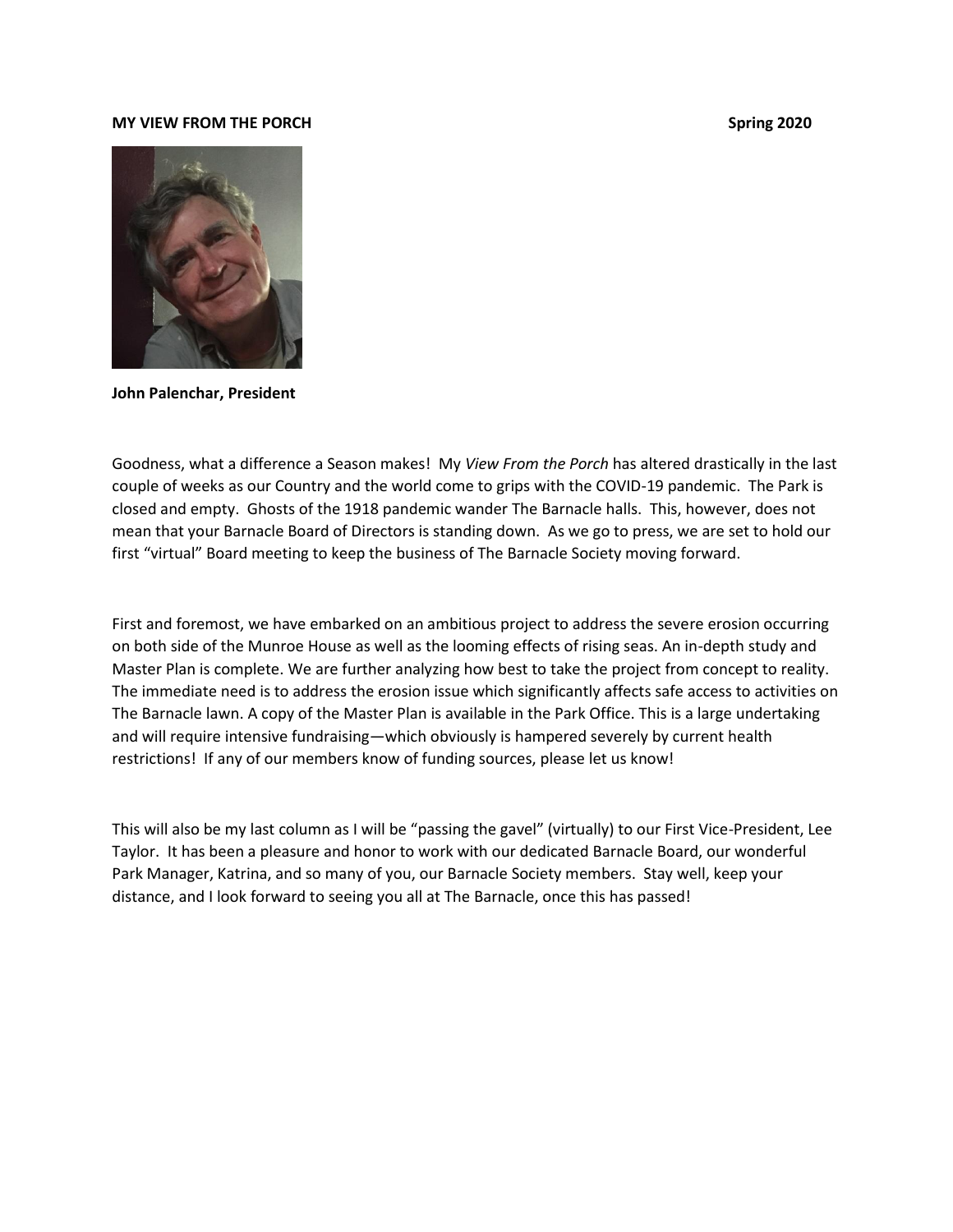

**X~X~**

The News Packet Spring 2020



# A Walk in the Park Katrina A. Boler, Park Manager

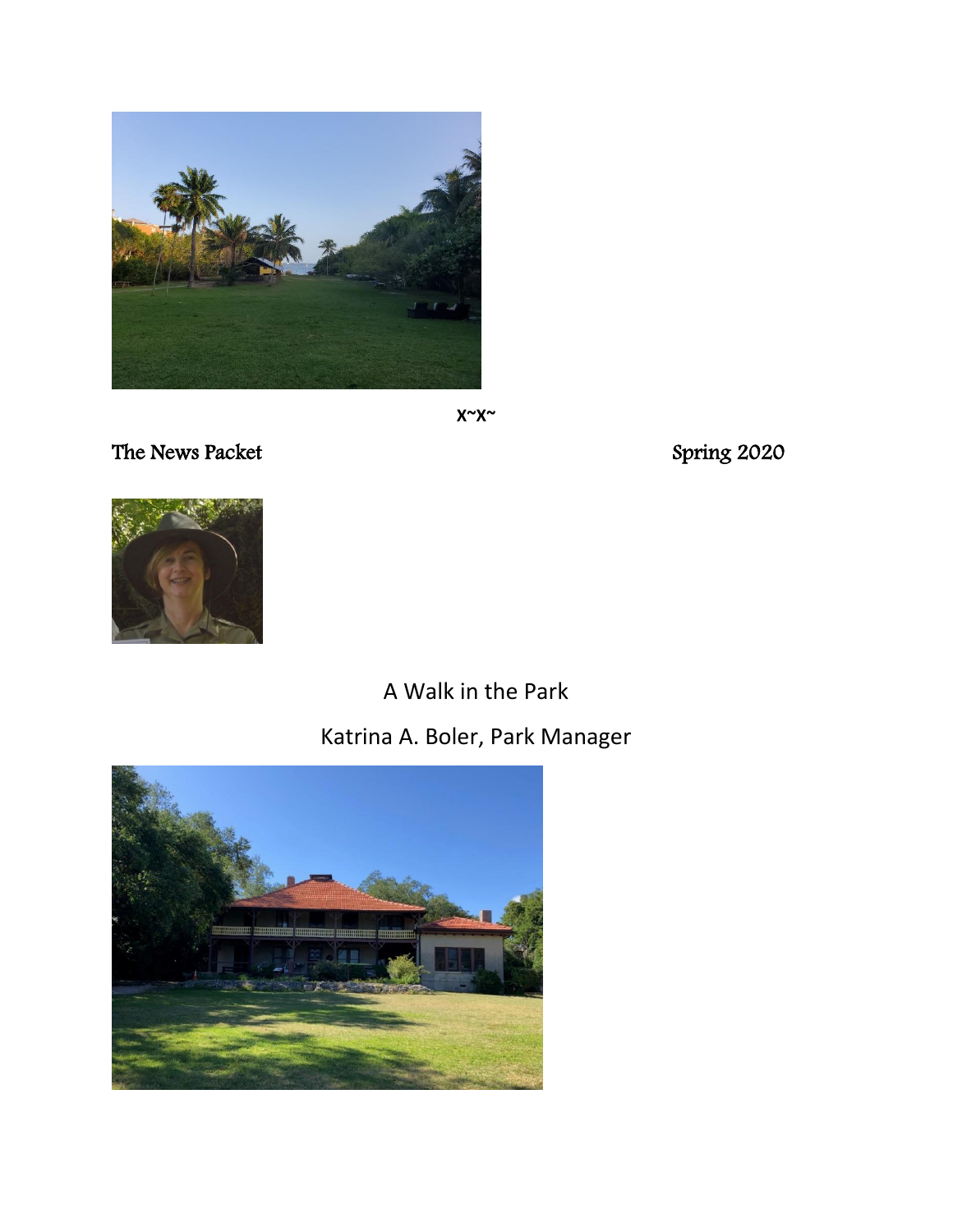Today's *Walk in Park* was magnificent. It's a beautiful sunny day with our resident birds offering quite a concert followed by the chirps from the audience of squirrels offering appreciation of the melodies. Pelicans and Cormorants practice social distancing, each on his own piling of the Irma-damaged dock, peacefully sunning and preening under a sky of crystal blue, a gentle breeze blows in from the Bay...and life in the Park goes on.



Although the Park along with the remainder of Florida State Parks, is closed this season due to COVID-19 concerns, Barnacle Staff are using this time industriously, taking care of much needed Maintenance and Resource Management projects so that when our gates open again the Park will be in shipshape.



We are also pleased to announce that the damaged dock and Boathouse as well as the *Micco* Pavilion have been funded. We've been working with Florida Park Service's Bureau of Design and Construction to move the project forward. Additionally, Rockers Stone has completed the first section of wall repair on the boundary between the Park and Abitare. We're hoping that sections two and three will be funded soon.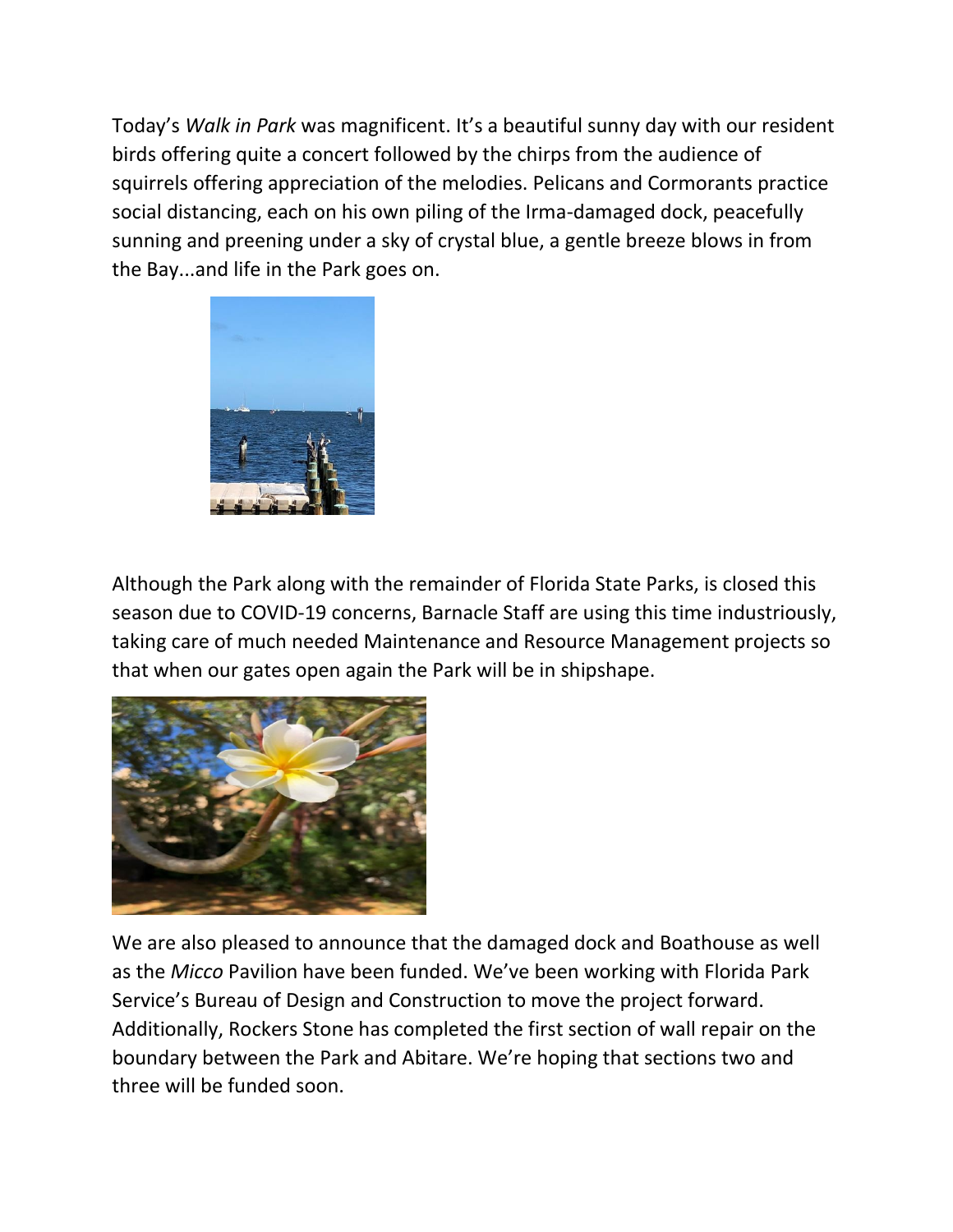



Watch [www.FloridaStateParks.org](http://www.floridastateparks.org/) and [www.TheBarnacle.org](http://www.thebarnacle.org/) for details regarding what's coming next at YOUR state park!

**X~X~X**

Egret is Like New

By Bill Tenney

Member of the Maritime Committee

*Egret* was removed from the water on August 30, 2019 when Hurricane Dorian threatened the state of Florida. You will remember that this hurricane devastated the Northern Bahama Islands, but surprisingly turned north in the ocean before hitting Florida.

While Egret was out of the water, the Maritime Committee, with Jason Biondi as Chair, made a decision to remove the old paint and check the condition of *Egret's* hull, in particular her bottom. To do this, *Egret* was taken on her trailer to a boat yard in Naples, and it was found that her bottom and hull were in good shape. This was good news because we certainly want to keep Egret for many years to come.

Jason made new floorboards for *Egret* while she was out of the water. Also, following a request for donations made by The Barnacle Society President John Palenchar, \$4,500.00 was raised to help pay *Egret's* bill at the Boat Yard. We are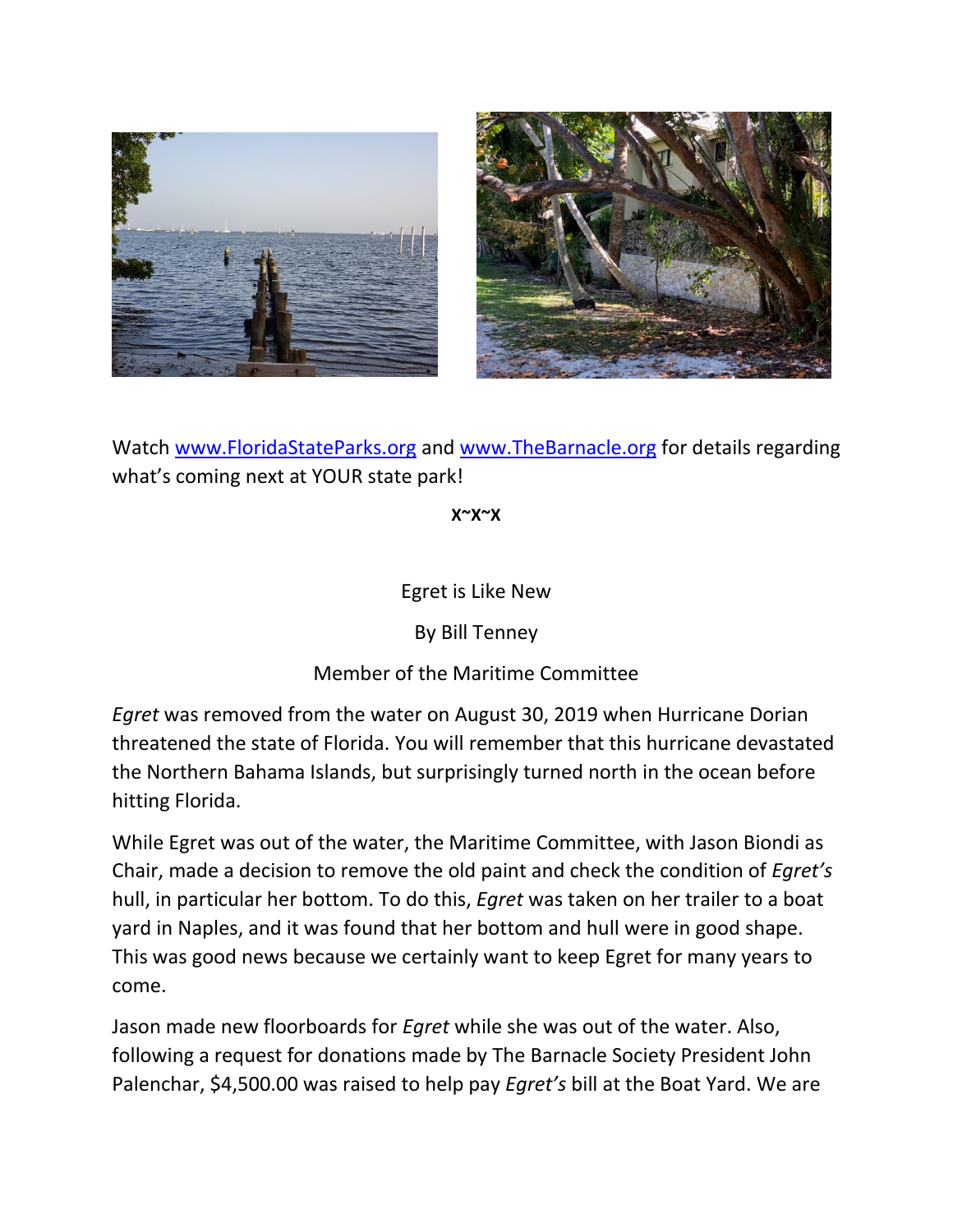grateful to all those who donated. *Egret* was put back in the water February 18, 2020, just in time to participate in the Washington's Birthday Regatta. Jason skippered with Sanna O'Sullivan and Tim Eaton crewing. Nora and Bill Tenney also crewed. *Egret* was back on the water and did beautifully!

Due to the heavy equipment being used to install a new dock just south of The Barnacle, *Egret* was recently moved to a temporary mooring at the Coconut Grove Sailing Club. *Egret* is safe there. We say a big thank you to the Sailing Club. Meanwhile, the COVID-19 virus and the "stay-at-home" policy prevents us from going sailing.



**Picture caption: Aboard the Egret.Olivier Lavalette TBS Secretary front, Odile Lostis. Photo by Bill Tenney a**

#### **SAWDUST AND SHAVINGS Spring 2020**

**John Palenchar**

Saws at The Barnacle Boathouse were buzzing up until the Park closed. Repairs on our Boatyard Skiff are progressing and the new sole boards for *Egret* are now finished and installed. Special thanks to Julian Rubio and the Alermar Foundation for their generous year-end Matching Grant and to all who made matching donations toward *Egret's* refit and new paint. Together we raised over \$4,500! *Egret* is now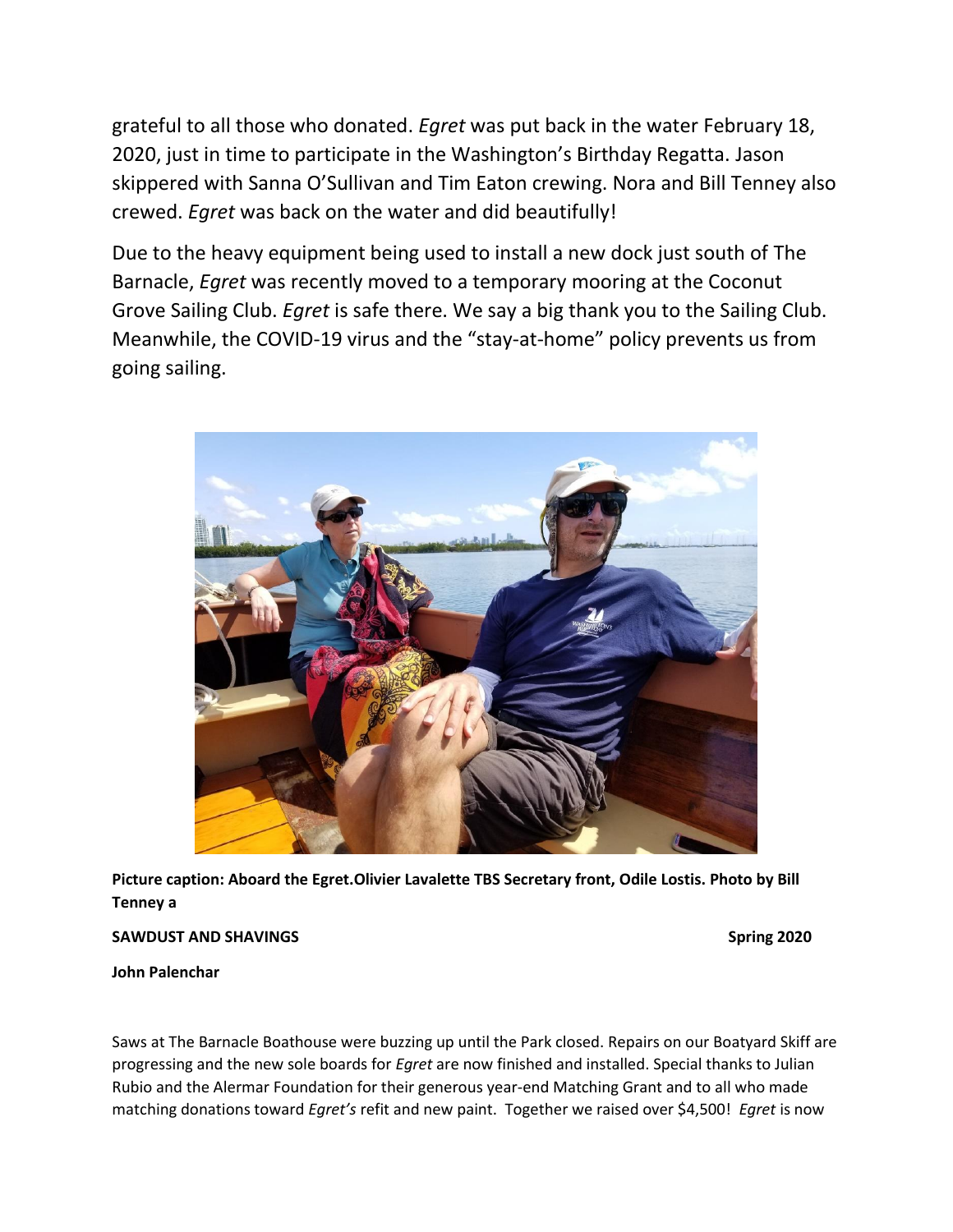back on her mooring and ready to sail. Look for an opportunity to enjoy a memorable Sail on The Bay on our Barnacle website!

And the Boathouse Gang continues to craft beautiful wood items from our Dade County Pine salvaged from the original Barnacle porch floorboards. If you would like to "own a piece of The Barnacle," pass by the Boathouse on Wednesdays or Saturday's and see what's on offer! (once the Park re-opens, that is)

X~X~X

John Palenchar

### **2020 Washington's Birthday Regatta**

The 24<sup>th</sup> Washington's Birthday Regatta, commemorating the first-ever Regatta held on Biscayne Bay and organized by Commodore Munroe and his neighbor, Kirk Munroe, did *not,* as they say, "Go off without a hitch." First of all, the Saturday races had to be postponed until Sunday, due to predicted strong winds. However, the "Awards Banquet and Chowder Party" was held, as scheduled, Saturday evening—minus the Awards (no races, no Awards)! Then, on Sunday, with winds still high, a number of mishaps occurred, including one "capsize" (Skipper and craft unharmed, thanks to a great effort by the Race Committee and friends) and this led to the "Race Results" not being available in time for Awards, which had been rescheduled for that evening. As of this writing the trophies still sit in The Barnacle Office, waiting out the Park COVID-19 closure, in the hope that a celebratory Awards event can be held in the not-too-distant (fingers crossed!) future.



In spite of all this, this year's Regatta was a Big Success! We had 26 boats registered, with 22 actually making it to the starting line. (Some Skippers had to drop out due to the race day change). The Race Winners were as follows: EGRET CLASS: *SABROSURA*, Pascal Gademer, Skipper; SANDPIPER CLASS: *PEACOCK,* Peter McClennan, Skipper; PLOVER CLASS: *LARGO,* Joe Logan, Skipper; OPEN CLASS: *ELIZABETH BELLE,* Jay Flynn, Skipper; SPECIAL EXHIBITION CLASS: *CAPT. WINKY,* Justin Hayes Long, Skipper.

As usual, the Chowder Party was well-attended and great fun! We *did* hand out two "Special Recognition" Awards—one to **Chef Andre'**, chowder master "par excellence" and one to Park Ranger **Jessica Cabral**, for the incredible Office Support she has provided for the Regatta, facilitating the mailings, logging in Registrants, and printing the various Regatta materials (Race Numbers, Historic Photos for Table Décor/Door Prizes, etc., etc., etc.). The "Best Costume" Award (yes, some of us don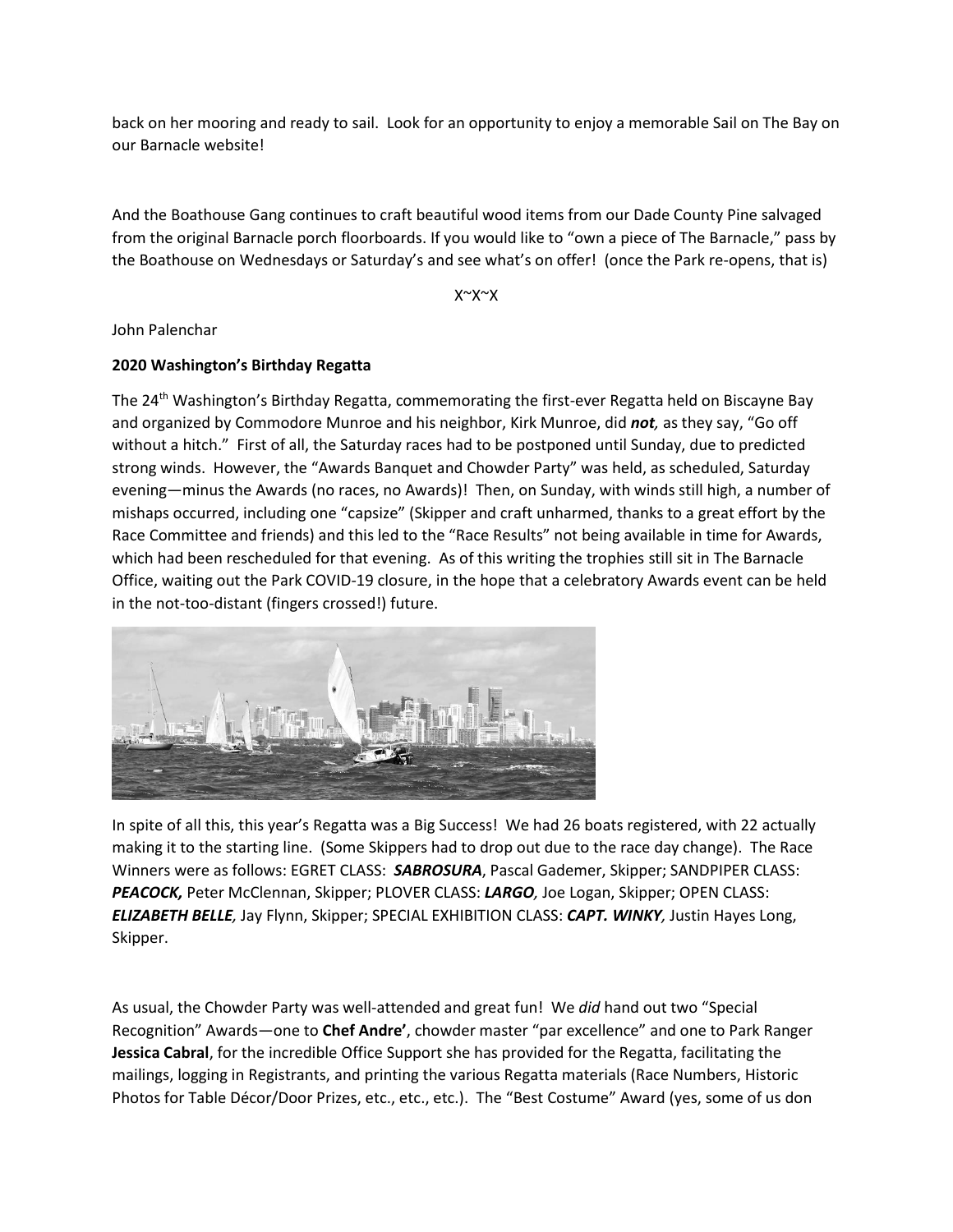"period" outfits for the event!) went this year to **Richard Crisler**, long-time and much-respected CGSC Sailing Instructor.



As in years past, the **Coconut Grove Sailing Club Race Committee**, led by Principal Race Officer, **Nancy Rogachenko**, provided excellent Course set-up and Race oversight—including shifting their commitment from Saturday to Sunday. Thanks go to **The Coconut Grove Sailing Club and Biscayne Bay Yacht Club** for financial support; to **Starbucks** for the Skippers Meeting Coffee and to **Bruce Matheson** for the Chowder and the floating dock.

 $~\sim$  $X~\sim$  $X~\sim$ 

(INCLUDE AS A CLASSIFIED AD)

**HELP WANTED Spring 2020 MAINTENANCE VOLUNTEERS**

Despite the yeoman efforts of Park Staff, the list of things that need fixing around the Park continues to grow. To address this need, we are looking to form a Volunteer Maintenance Team once the Park is open again. Basic handyman/woman skills are all that are needed. Members will paint, repair, replace whatever small jobs need doing. We will establish a weekly "Maintenance Day" for the Team and attack the "to-do" list item by item. Those interested in joining our Barnacle Maintenance Team should contact Park Ranger Jessica Cabral at 305-442-6866.

## $~\sim$  x x x  $\sim$

Meet a Board Member

Mary Scott Russell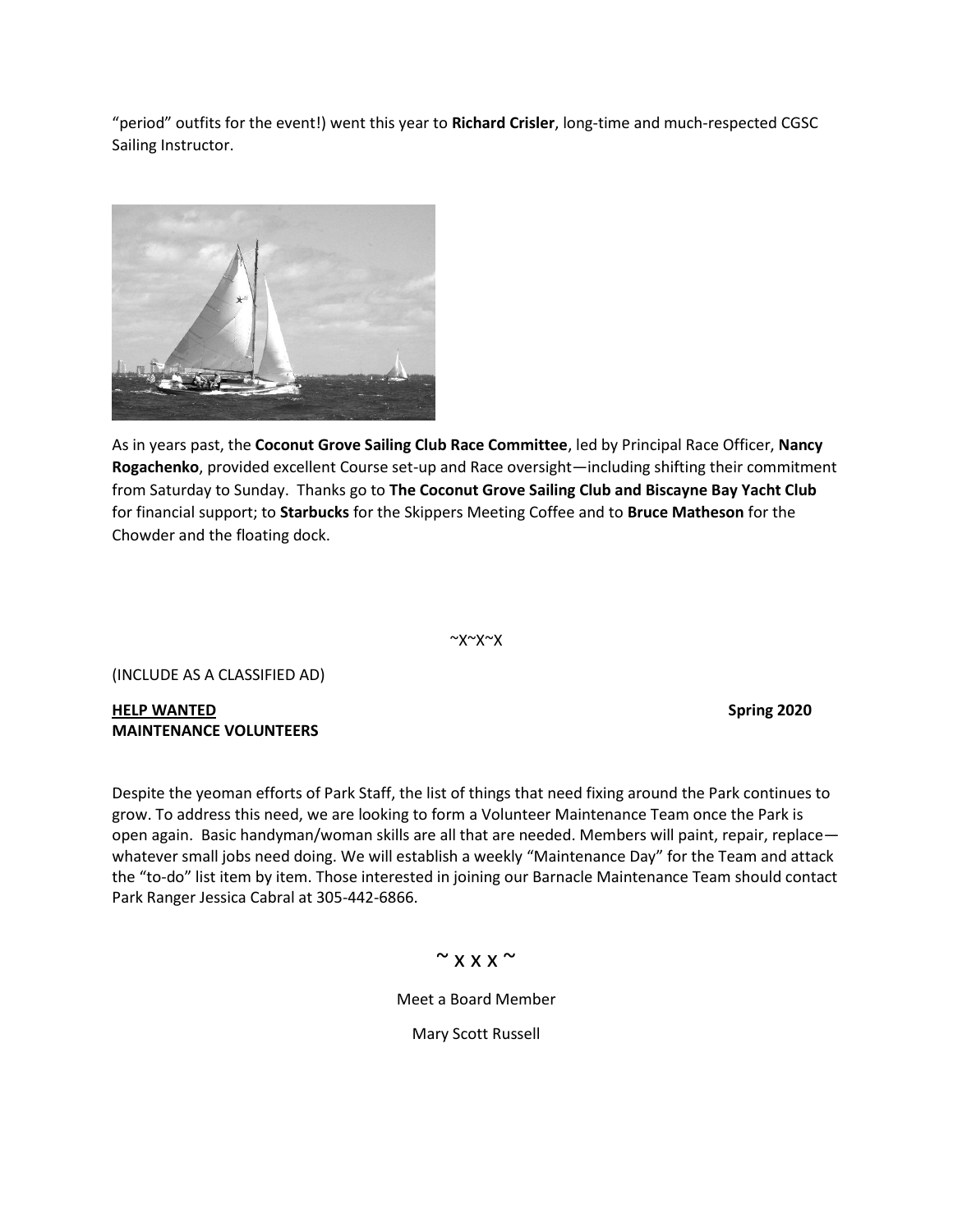

Every member of the Barnacle Society has a special connection. Their very own reason behind why they decide to devote their time and effort in preserving one of the most beautiful backyards in South Florida. Our featured board member this month is Mary Scott Russell, who has served as a board member for over 10 years.

Mary Scott grew up in the heart of Coconut Grove, on El Prado with her Grandparents a block away on Leafy Way. She attended Plymouth Nursery school and St. Stephen's Day School, shopped at Bert's Market for groceries with her Grandmother and her Mother, Mary Dodd Trammell, took her shopping at Little Jack Horner, a children's clothing shop, on Main Highway. Everything she knew was in the Grove, including the Barnacle House. She explained, " The Barnacle is a part of my upbringing and reminds me of a happy, simpler time."

Mary Scott learned of The Barnacle Society through Susan Johnson, the mother of her childhood best friend Laura. She accepted the opportunity to serve on the Barnacle Board and for the next ten years served diligently, because she recognizes the need to preserve the history of Coconut Grove especially The Barnacle as it is one of few remaining landmarks. She has worked tirelessly alongside many others to preserve The Barnacle for future generations.

# **[I AM IN NEED OF PICTURES. PLEASE SEND ANY YOU MAY HAVE OF MARY]**

X~X~X~

The News Packet Spring 2020

# **The Barnacle Society Board of Directors**

*Officers* John Palenchar, President